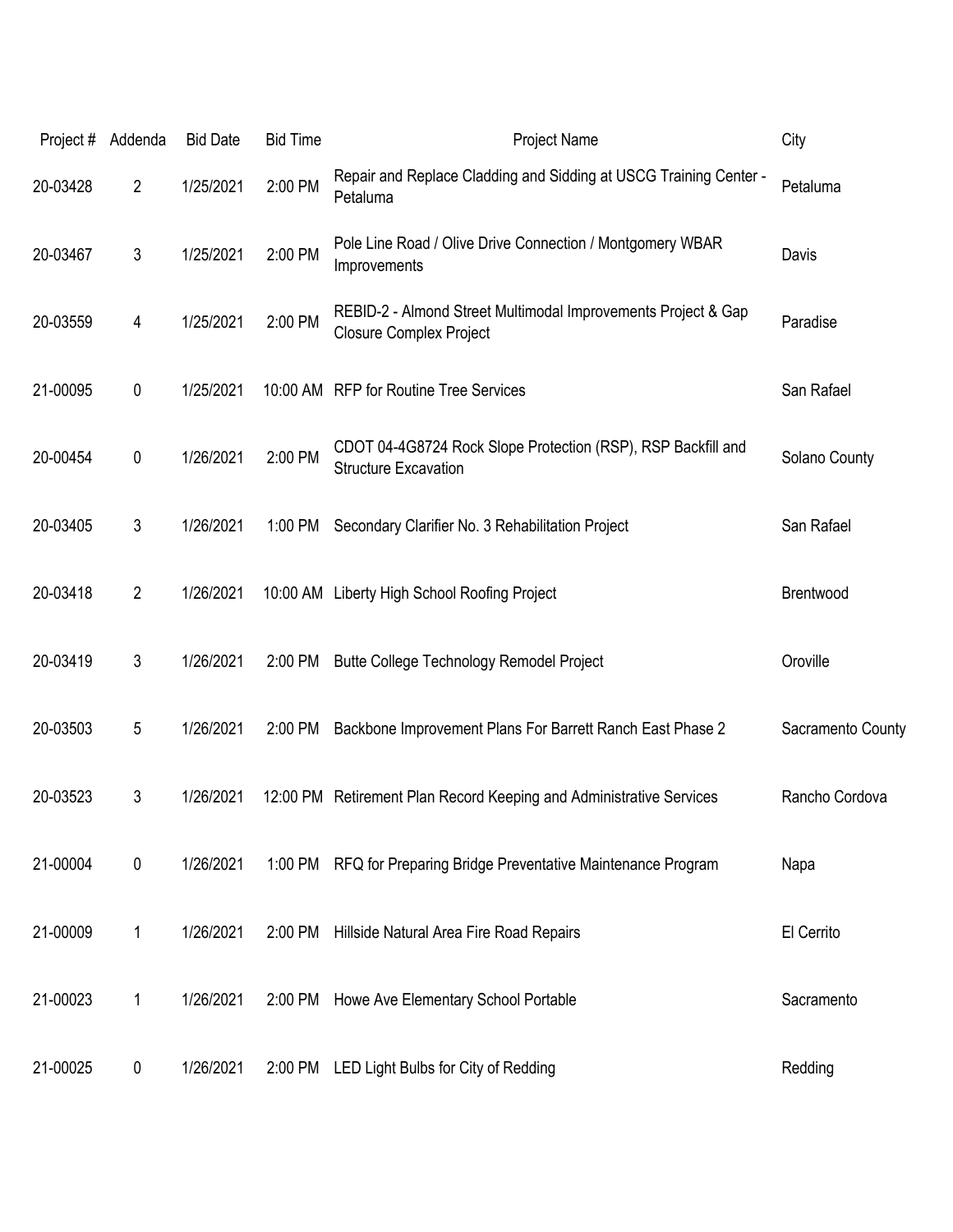| 21-00029 | 3              | 1/26/2021 |         | 10:00 AM Exterior Paint of the Elk Grove Library-Dry Rot Repairs Project                  | Elk Grove                   |
|----------|----------------|-----------|---------|-------------------------------------------------------------------------------------------|-----------------------------|
| 21-00039 | 0              | 1/26/2021 | 4:00 PM | <b>Flow Meter Verification</b>                                                            | Santa Rosa                  |
| 21-00048 | 4              | 1/26/2021 |         | 2:00 PM HVAC Improvements Bellevue Elementary School                                      | Santa Rosa                  |
| 21-00058 | $\overline{2}$ | 1/26/2021 | 9:00 AM | Natomas Reach D Pumping Plant 4                                                           | <b>Sutter County</b>        |
| 21-00064 | 1              | 1/26/2021 | 1:00 PM | New Chevron Fuel, C-Store, New Retail Bldg., Site and Off-Site (Sub<br>Bids Only)         | Vacaville                   |
| 21-00078 | 0              | 1/26/2021 | 3:00 PM | Uniform Rental and Laundry Services                                                       | Sacramento                  |
| 20-00411 | 4              | 1/27/2021 | 2:00 PM | CDOT 03-3F5604 Install Cast-In-Steel Shell Concrete Pile                                  | Sutter and Yuba<br>Counties |
| 20-03504 | 3              | 1/27/2021 |         | 3:00 PM Led Street Lights                                                                 | Redding                     |
| 20-03527 | 1              | 1/27/2021 |         | 10:00 AM 12 KV Switchgear Replacement Project                                             | <b>Rohnert Park</b>         |
| 21-00076 | 1              | 1/27/2021 | 2:30 PM | 66-21 - Combination Jet Vacuum Sewer Cleaner                                              | <b>Butte County</b>         |
| 21-00100 | 0              | 1/27/2021 | 3:00 PM | Terra Linda High School Gym & Frontage Road Increment #1 (SUB<br>BIDS REQUESTED)          | San Rafael                  |
| 21-00135 | 1              | 1/27/2021 |         | 1:30 PM Amtrak at Martinez and Oakland (Sub-Bids Only)                                    | Martinez & Oakland          |
| 20-00436 | 2              | 1/28/2021 | 2:00 PM | CDOT 03-4F1714 Construct Curb Ramps, Curb & Gutter and Lighting Yolo County               |                             |
| 20-03455 | 3              | 1/28/2021 | 2:00 PM | Yellow Brick Road Pedestrian & Bicycle Improvements Iron Triangle<br>Neighborhood Project | Richmond                    |
| 20-03472 | 0              | 1/28/2021 | 2:00 PM | Professional Engineering Design Services for C Street Enhancements<br>Project             | Galt                        |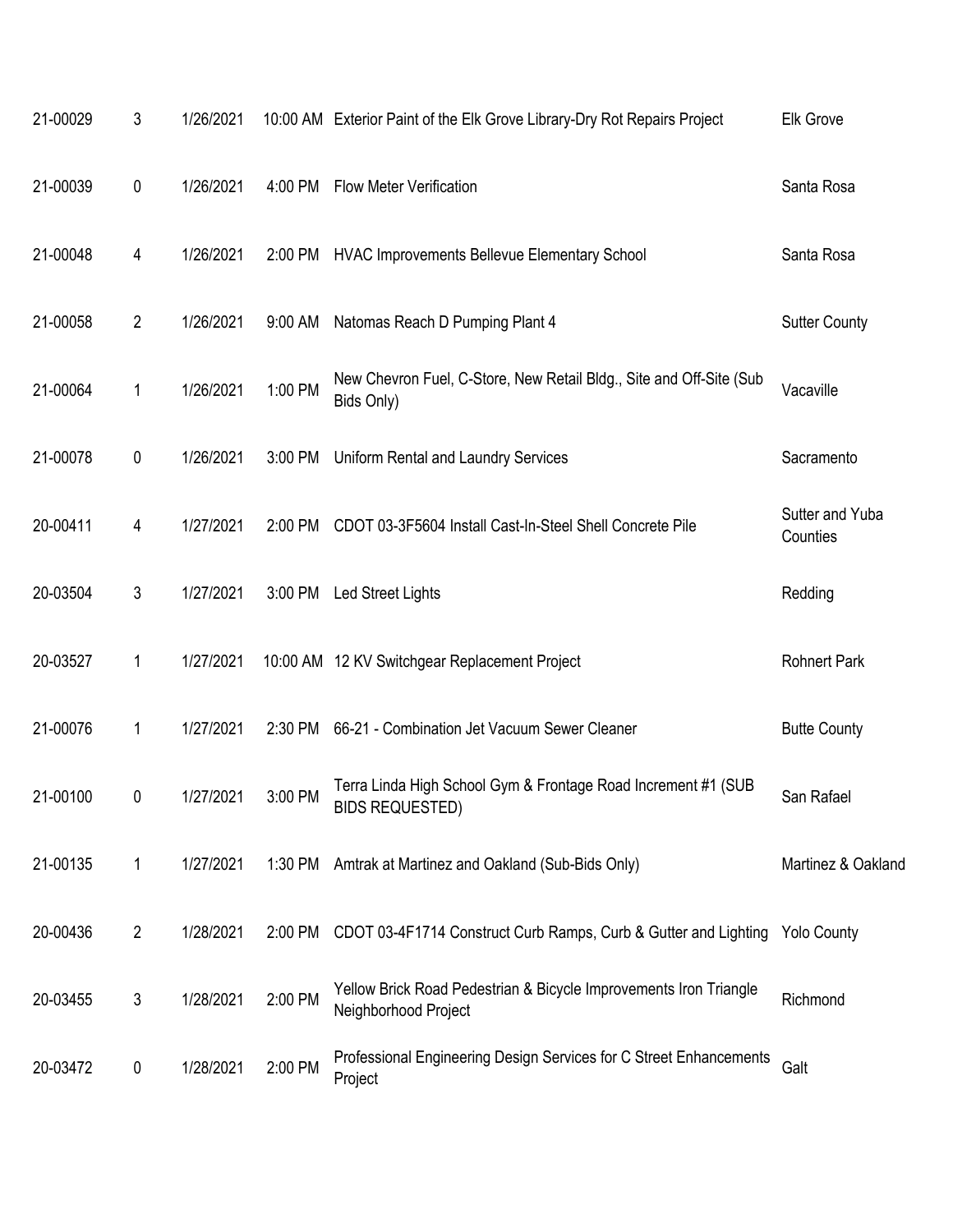| 20-03482 | $\pmb{0}$      | 1/28/2021 | 2:00 PM | Replace R1-48 HVAC                                                                                                   | Paynes Creek     |
|----------|----------------|-----------|---------|----------------------------------------------------------------------------------------------------------------------|------------------|
| 20-03484 | 3              | 1/28/2021 | 3:00 PM | Austin Park Bus Stop Renovation & Promenade Improvement Project                                                      | Clearlake        |
| 20-03489 | $\overline{2}$ | 1/28/2021 | 3:00 PM | Construction Of Girvan Road Railroad Crossing Improvements And<br>South Redding Bikeway And Pedestrian Trail Project | Redding          |
| 20-03514 | 6              | 1/28/2021 | 2:00 PM | Charlotte Wood Middle School Modernization - Increment 2                                                             | Danville         |
| 20-03529 | $\overline{2}$ | 1/28/2021 | 2:00 PM | District Nutrition Center Walk-In Freezer & Cooler Replacement<br>(Rebid)                                            | Richmond         |
| 20-03541 | $\pmb{0}$      | 1/28/2021 | 2:00 PM | RFQ Master List On-Call General Contracting Services                                                                 | Sacramento       |
| 20-03566 | $\pmb{0}$      | 1/28/2021 | 2:00 PM | Inspect and Repair/Rebuild Turbine Pump                                                                              | Redding          |
| 21-00041 | 1              | 1/28/2021 | 2:00 PM | Head Start School at Lewis Opportunity School                                                                        | Santa Rosa       |
| 21-00042 | $\pmb{0}$      | 1/28/2021 | 2:00 PM | Novato High School Center for the Arts Production Rigging Project                                                    | Novato           |
| 21-00044 | $\pmb{0}$      | 1/28/2021 | 1:00 PM | Novato High School Center for the Arts Orchestra Shell Project<br>(REBID)                                            | Novato           |
| 21-00052 | 0              | 1/28/2021 | 2:00 PM | Shade Structures @ Various Sites, Phase 3                                                                            | <b>Elk Grove</b> |
| 21-00062 | 1              | 1/28/2021 | 2:00 PM | McNear Park Sewer and Water Main Replacements                                                                        | Petaluma         |
| 21-00085 | $\pmb{0}$      | 1/28/2021 | 2:00 PM | South Valley High School Food Service and Classroom Modular<br><b>Buildings</b>                                      | Ukiah            |
| 21-00087 | 1              | 1/28/2021 | 3:00 PM | William Daylor High School Voluntary Accessibility Improvements                                                      | Sacramento       |
| 21-00091 | 0              | 1/28/2021 | 2:00 PM | <b>Weed Abatement Services</b>                                                                                       | Sacramento       |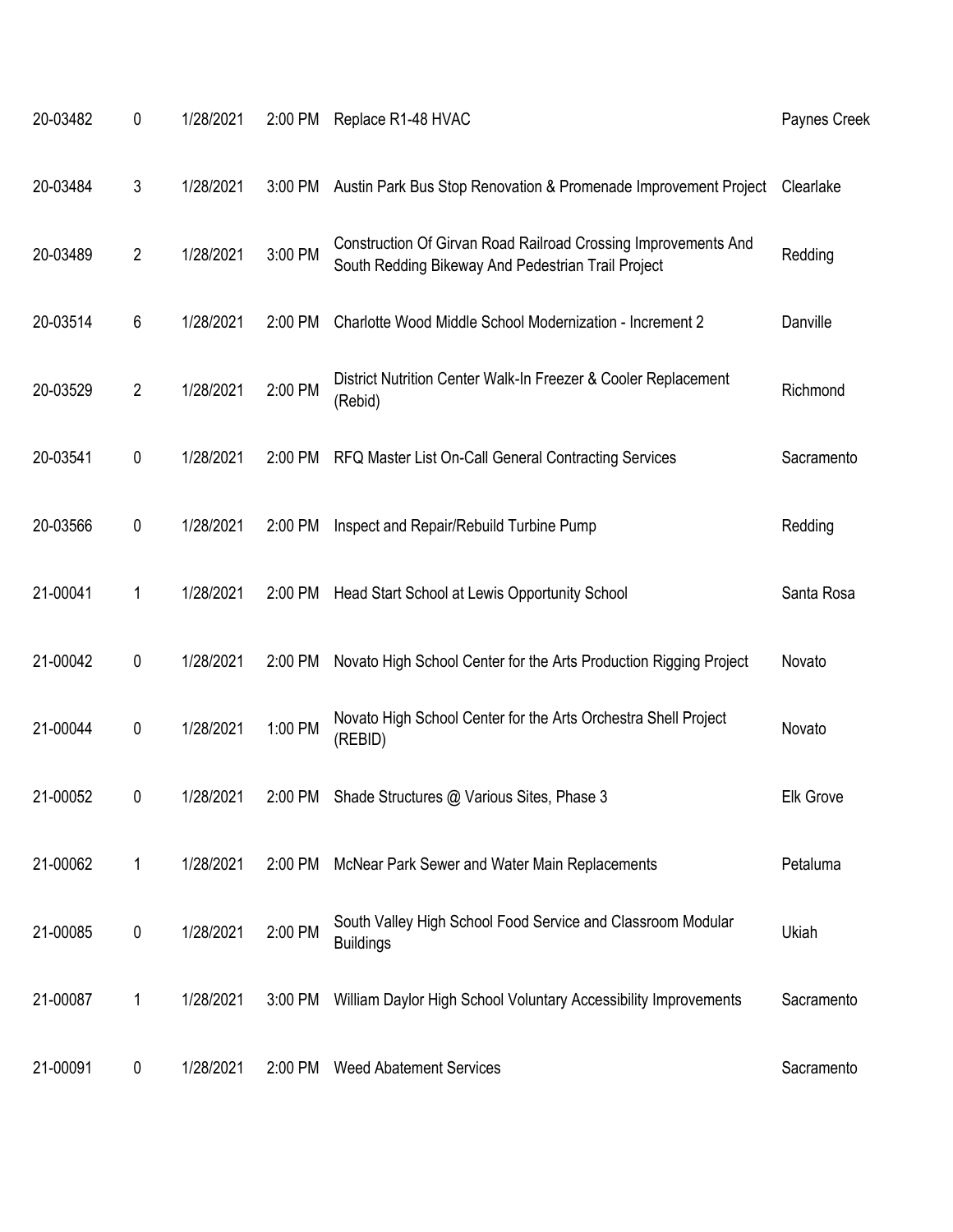| 21-00099 | 1              | 1/28/2021 |         | 2:30 PM Self-Propelled, Hydrostatic Drive Mid-Mount Broom                                                   | <b>Butte County</b>               |
|----------|----------------|-----------|---------|-------------------------------------------------------------------------------------------------------------|-----------------------------------|
| 21-00108 | $\pmb{0}$      | 1/28/2021 | 2:00 PM | Noralto Elementary School Roofing Project                                                                   | Sacramento                        |
| 20-03357 | 4              | 1/29/2021 |         | 4:00 PM RFP Force Main Assessment - West County Wastewater District                                         | El Sobrante, Pinole<br>& Richmond |
| 20-03362 | 9              | 1/29/2021 | 3:00 PM | <b>RFP On-Call Janitorial Services</b>                                                                      | <b>Various Cities</b>             |
| 20-03411 | 3              | 1/29/2021 | 2:00 PM | Laguna Ridge East Elementary School - Soils Remediation                                                     | <b>Elk Grove</b>                  |
| 20-03478 | $\overline{2}$ | 1/29/2021 | 2:00 PM | RFP - Engineering Design Services - Leachate Tanks                                                          | Sonoma County                     |
| 20-03502 | $\overline{2}$ | 1/29/2021 | 2:00 PM | <b>Transportation Electric Bus Infrastructure</b>                                                           | Sacramento                        |
| 20-03528 | $\overline{2}$ | 1/29/2021 | 3:00 PM | RFP- Magalia dam Engineering Study                                                                          | Magalia                           |
| 20-03532 | $\overline{2}$ | 1/29/2021 | 2:00 PM | Purchase of Rerail Equipment - REBID                                                                        | Sacramento                        |
| 20-03556 | $\overline{2}$ | 1/29/2021 | 5:00 PM | 2021-2025 On-Call Professional Services                                                                     | Anderson                          |
| 21-00010 | 2              | 1/29/2021 | 3:00 PM | Unity Park - Illegal Dumping Clean Up and Prevention Enclosure                                              | Richmond                          |
| 21-00012 | 1              | 1/29/2021 | 2:00 PM | Birch Lane ES, Cesar Chavez ES, North Davis ES & Willett ES Multi-<br>purpose Buildings LLB (Sub Bids Only) | Davis                             |
| 21-00027 | 1              | 1/29/2021 |         | 3:00 PM RFP Pest Control Services - Contra Costa County DPW                                                 | <b>Various Cities</b>             |
| 21-00057 | 1              | 1/29/2021 | 2:00 PM | Board Room Audio Visual Improvements                                                                        | Martinez                          |
| 21-00087 | 1              | 1/29/2021 |         | 2:00 PM HOB Parking Lot Paving                                                                              | Martinez                          |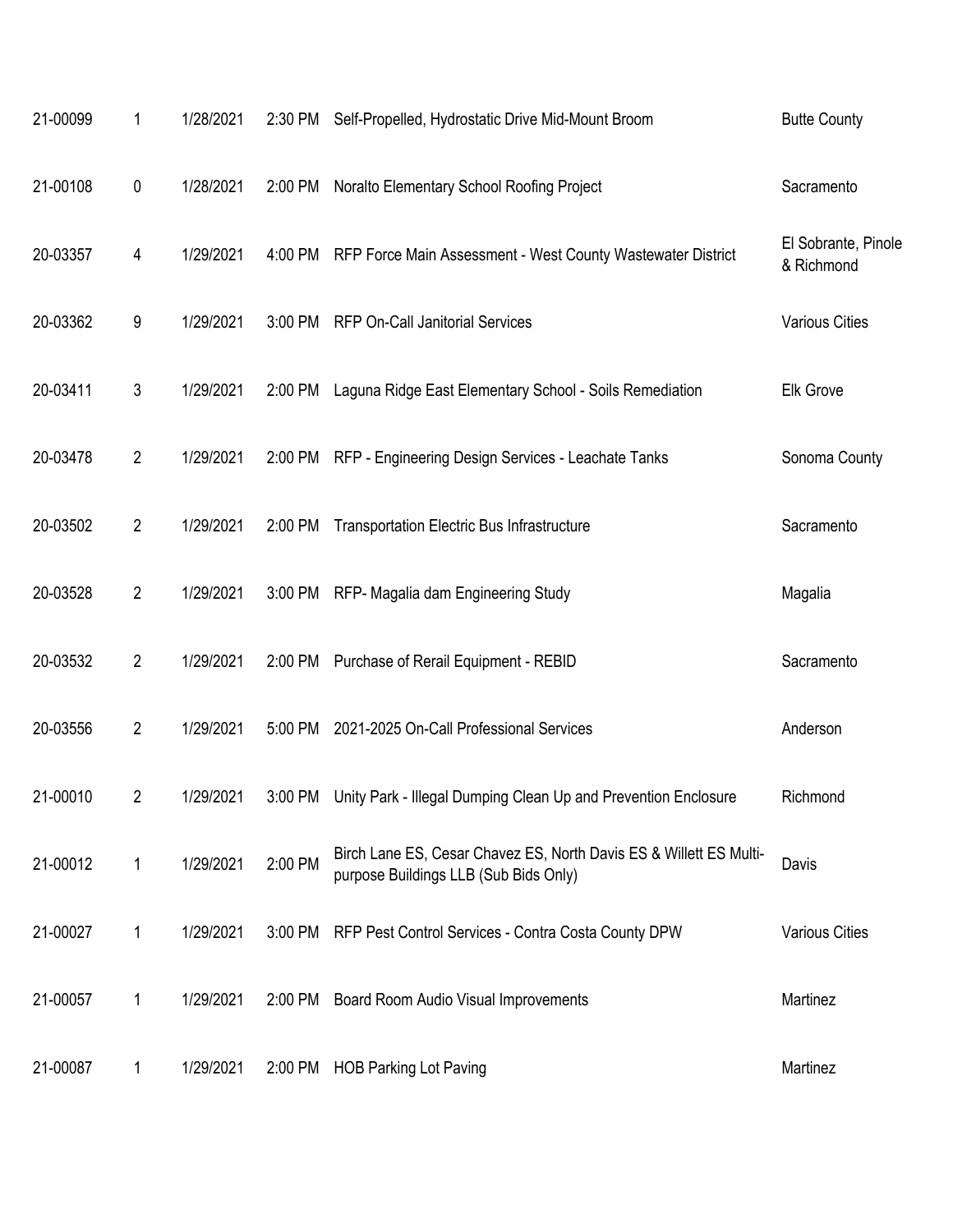| 20-03434 | 1              | 2/1/2021 |         | 2:00 PM Susan B Anthony School - Park Improvements                                    | Sacramento    |
|----------|----------------|----------|---------|---------------------------------------------------------------------------------------|---------------|
| 21-00040 | $\overline{2}$ | 2/1/2021 |         | 11:59 PM RFP - Economic Development Feasibility Study                                 | Fort Bragg    |
| 21-00093 | 0              | 2/1/2021 | 2:00 PM | <b>Moving Services</b>                                                                | Santa Rosa    |
| 21-00132 | $\pmb{0}$      | 2/1/2021 | 4:00 PM | RFQ School Energy Efficiency Stimulus Program                                         | Santa Rosa    |
| 20-03481 | $\overline{2}$ | 2/2/2021 | 3:00 PM | Re-Roofing of Expo Center Buildings                                                   | Sacramento    |
| 20-03530 | 1              | 2/2/2021 |         | 2:00 PM 2021 Treatment Plant Improvements Project                                     | Napa          |
| 20-03563 | 0              | 2/2/2021 |         | 2:00 PM AT&T Riverside Pedestrian Pathway Project                                     | Calistoga     |
| 21-00014 | $\pmb{0}$      | 2/2/2021 | 2:00 PM | CDOT 04-3Q9804 Cold Plane AC Pavement and Place RHMA-G                                | Sonoma County |
| 21-00020 | $\pmb{0}$      | 2/2/2021 | 2:00 PM | CDOT 03-2G1604 Cold Plane AC Pavement and Replace with Hot Mix Yolo County<br>Asphalt |               |
| 21-00035 | 0              | 2/2/2021 | 2:00 PM | <b>Unitrans Diesel Tank Removal</b>                                                   | Davis         |
| 21-00053 | 3              | 2/2/2021 |         | 2:00 PM Permanent Supportive Housing Site Infrastructure                              | Woodland      |
| 21-00056 | $\pmb{0}$      | 2/2/2021 |         | 2:00 PM 2021 Sewer and Water Repair and Replacement Project                           | Woodland      |
| 21-00059 | 0              | 2/2/2021 |         | 2:00 PM Potable Water Reservoir Cleaning and Inspection Project 2021                  | Fairfield     |
| 21-00059 | 3              | 2/2/2021 | 2:00 PM | South Orinda Sewer Renovations, Phase 8                                               | Orinda        |
| 21-00072 | 1              | 2/2/2021 | 2:00 PM | Curb Ramp Improvements In Preparation for WPR021 Project                              | Elk Grove     |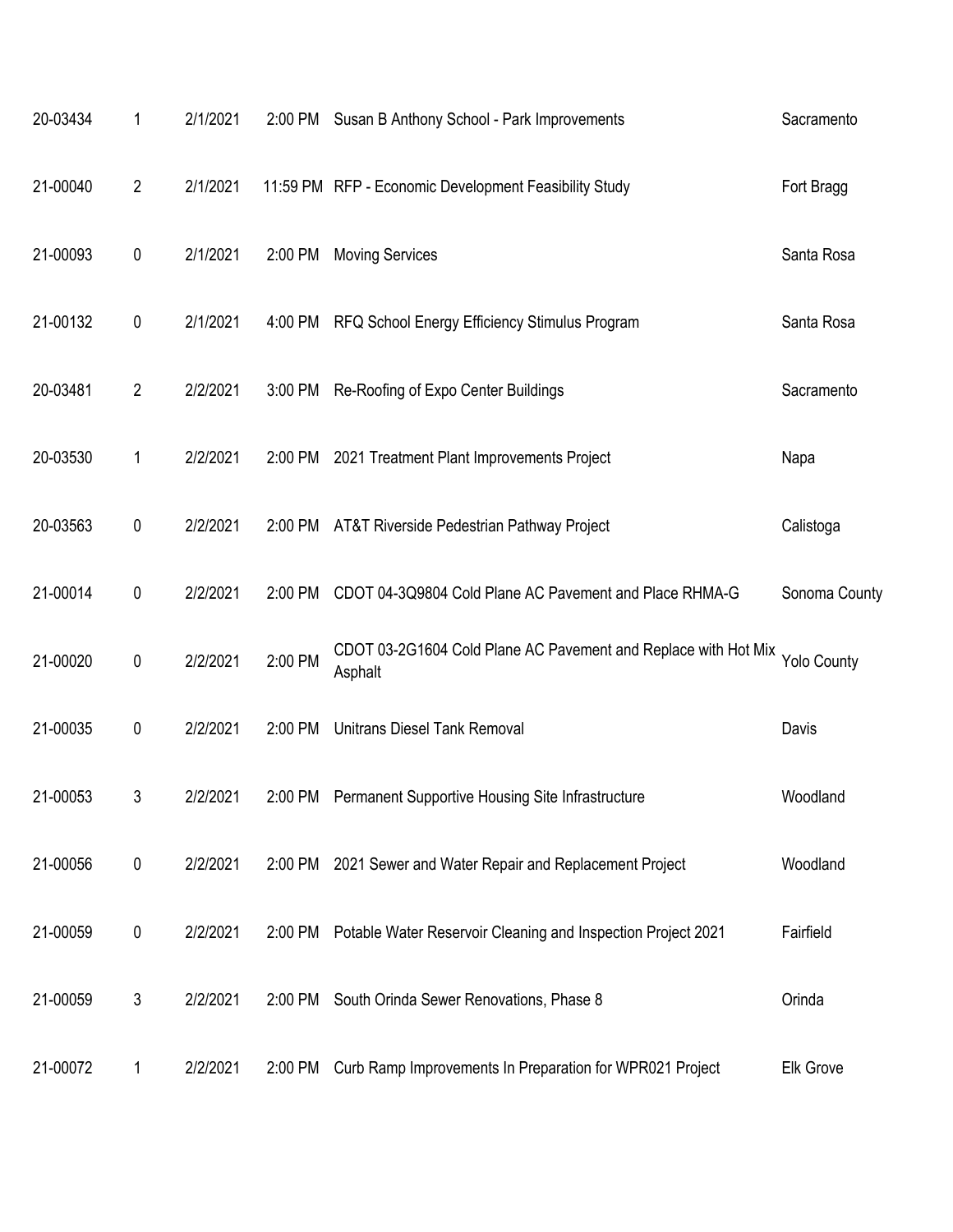| 21-00089 | 1         | 2/2/2021 | 11:00 AM | Bridgeway Island, Southport, and Westfield Village Elementary<br>Schools Install Security Camera System                   | <b>West Sacramento</b>                  |
|----------|-----------|----------|----------|---------------------------------------------------------------------------------------------------------------------------|-----------------------------------------|
| 21-00138 | 0         | 2/2/2021 | 2:00 PM  | Led Traffic Signal Modules                                                                                                | Redding                                 |
| 20-00450 | 1         | 2/3/2021 | 2:00 PM  | CDOT 01-0E2014 Remove Portion of Bridge and Replace Timber<br>Hardware                                                    | <b>Mendicino County</b>                 |
| 21-00071 | 1         | 2/3/2021 | 2:00 PM  | Purchase and Installation of Crane, Flatbed and Hi-Rail Equipment on<br>SacRT Truck #732                                  | Sacramento                              |
| 21-00101 | 0         | 2/3/2021 | 4:00 PM  | RFQ for Hangar Door and General Door Maintenance Services                                                                 | Byron & Concord                         |
| 20-03439 | 0         | 2/4/2021 | 2:00 PM  | Folsom Women's Facility Roof Replacement, Admin Building, HU A,<br>HU B                                                   | Folsom                                  |
| 20-03448 | 8         | 2/4/2021 | 3:00 PM  | Request for Proposals to Provide Design-Build Services for the Repair<br>and Hardening of the Milliken Raw Water Pipeline | Napa                                    |
| 20-03463 | 2         | 2/4/2021 | 2:00 PM  | Solano Hall Elevator Modernization                                                                                        | Sacramento                              |
| 20-03509 | 1         | 2/4/2021 | 2:00 PM  | North Texas Street Water Main Replacement and Overlay East Travis<br>Blvd to Air Base Parkway                             | Fairfield                               |
| 21-00010 | 1         | 2/4/2021 | 2:00 PM  | Sacramento International Airport Remain over Night (RON) Apron<br>Project                                                 | Sacramento                              |
| 21-00013 | 0         | 2/4/2021 | 2:00 PM  | CDOT 04-3Q4204 Cold Plane AC Pavement and Place RHMA (gap<br>graded)                                                      | Sonoma County                           |
| 21-00021 | $\pmb{0}$ | 2/4/2021 | 2:00 PM  | CDOT 03-1H8204 Install Fiber Optic Cable and Wireless<br><b>Communication Systems</b>                                     | El Dorado and<br>Sacramento<br>Counties |
| 21-00043 | $\pmb{0}$ | 2/4/2021 | 3:00 PM  | On-Call Land Use and Planning Consulting Services                                                                         | Woodland                                |
| 21-00044 | 0         | 2/4/2021 | 3:00 PM  | <b>On-Call CEQA Consulting Services</b>                                                                                   | Woodland                                |
| 21-00061 | $\pmb{0}$ | 2/4/2021 | 2:00 PM  | <b>Repaving Local Streets</b>                                                                                             | Sebastopol                              |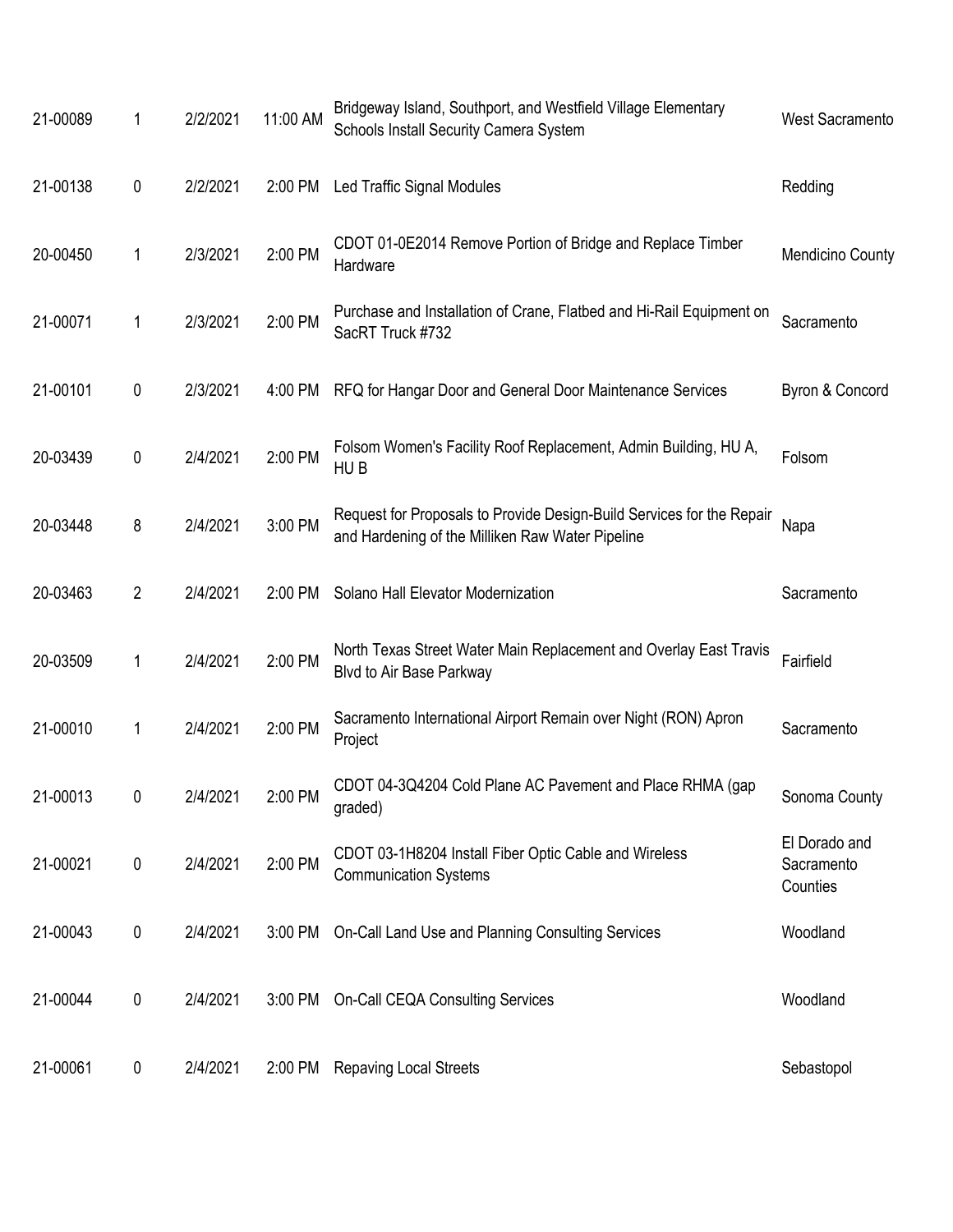| 21-00081 | 0              | 2/4/2021 | 1:00 PM | Marin Emergency Back-Up Power Project - Kerner Campus                                          | San Rafael              |
|----------|----------------|----------|---------|------------------------------------------------------------------------------------------------|-------------------------|
| 21-00100 | 1              | 2/4/2021 | 3:00 PM | Ball Field Lighting Upgrades At Buckeye Park And Caldwell Park<br>Kiwanis 2,3 And Soccer Field | Redding                 |
| 21-00102 | $\pmb{0}$      | 2/4/2021 | 2:00 PM | <b>Facility Landscaping Services</b>                                                           | Elk Grove               |
| 21-00110 | $\pmb{0}$      | 2/4/2021 |         | 10:00 AM Aquatics Center Trellis Paint Repair Project                                          | Elk Grove               |
| 21-00111 | $\overline{2}$ | 2/4/2021 | 5:00 PM | <b>CSA Fire Protection System Inspections</b>                                                  | <b>Butte County</b>     |
| 21-00120 | 0              | 2/4/2021 | 2:00 PM | <b>Condenser Cleaning for Electric Utility</b>                                                 | Redding                 |
| 21-00126 | $\pmb{0}$      | 2/4/2021 | 2:00 PM | On Call Civil Engineering Works Service Contract                                               | Vallejo                 |
| 21-00137 | $\pmb{0}$      | 2/4/2021 | 2:15 PM | <b>Bare Equipment Rental</b>                                                                   | <b>Various Counties</b> |
| 21-00144 | 0              | 2/4/2021 | 1:00 PM | Mesa Verde High School Performing Arts Audio-Visual Upgrade                                    | Citrus Heights          |
| 21-00157 | 0              | 2/4/2021 | 2:00 PM | Merv 13 Air Filters                                                                            | Elk Grove               |
| 20-03464 | 3              | 2/5/2021 | 4:00 PM | RFP Construction Management Services - West County Wastewater<br>District                      | Richmond                |
| 20-03506 | $\overline{2}$ | 2/5/2021 | 2:00 PM | Alterations to Building E (North Gym) Project at Pierce High School                            | Arbuckle                |
| 20-03513 | $\overline{2}$ | 2/5/2021 |         | 4:30 PM RFP - Detention Grade Slider Door Retrofits                                            | Marysville              |
| 21-00002 | 0              | 2/5/2021 |         | 1:00 PM Landscape Maintenance of District Streetscapes                                         | Elk Grove               |
| 21-00005 | 1              | 2/5/2021 | 5:00 PM | <b>Pocket Canal Aeration Cabinet Installation</b>                                              | Sacramento              |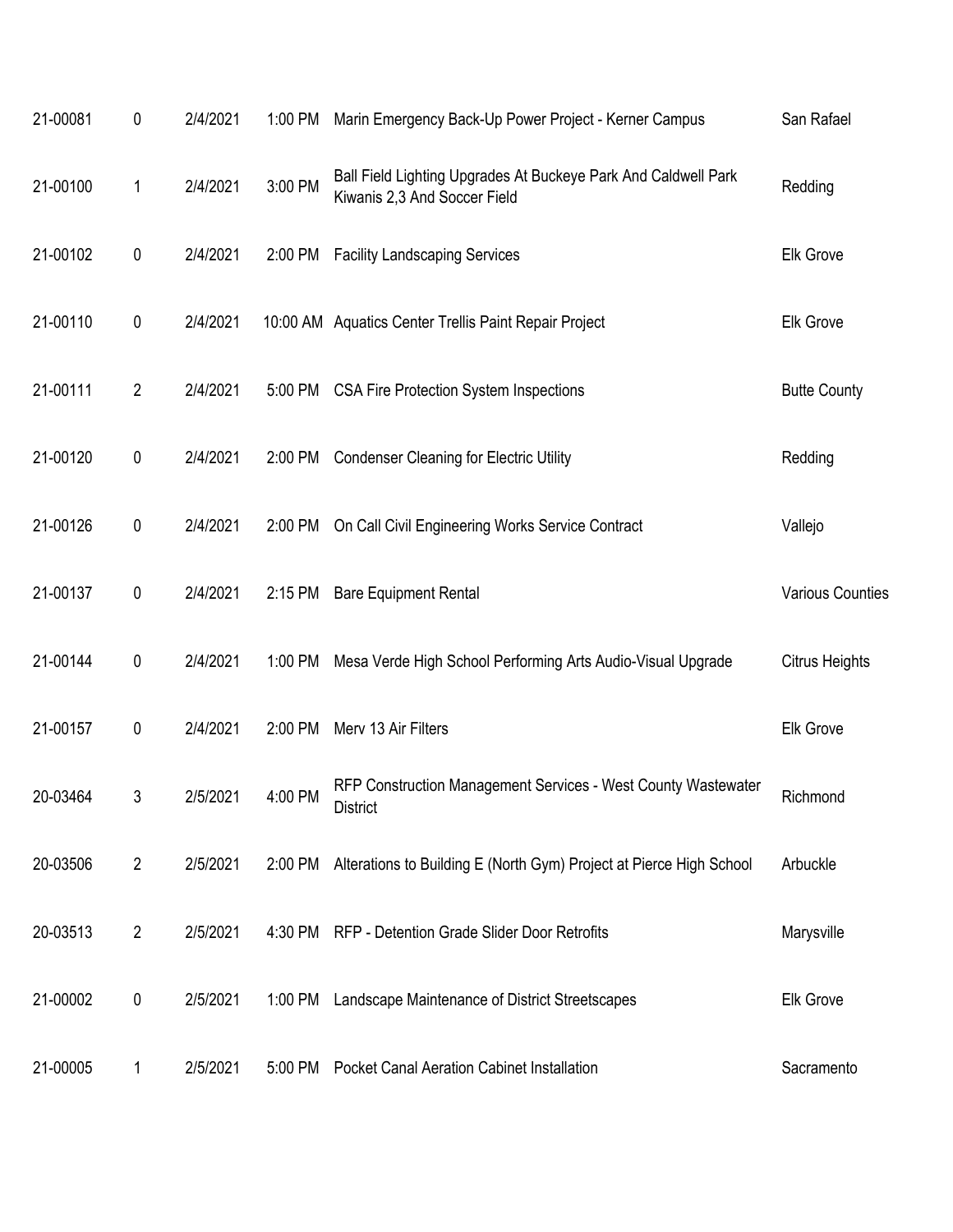| 21-00092 | 0              | 2/5/2021 | 2:00 PM | Installation of Fare Vending Machine Communication Cables                                 | Sacramento                |
|----------|----------------|----------|---------|-------------------------------------------------------------------------------------------|---------------------------|
| 21-00120 | $\pmb{0}$      | 2/5/2021 | 3:00 PM | <b>RFP for On-Call Restoration Services</b>                                               | Martinez                  |
| 21-00146 | $\pmb{0}$      | 2/5/2021 | 2:00 PM | Carpet and Vinyl Flooring Installation - Rebid                                            | Sacramento                |
| 21-00147 | 0              | 2/5/2021 | 2:00 PM | Purchase of Janitorial Supplies - Facilities                                              | Sacramento                |
| 21-00147 | $\pmb{0}$      | 2/5/2021 | 9:30 AM | 2021 Summer Roofing Project Packet #1                                                     | Concord & Walnut<br>Creek |
| 21-00148 | $\pmb{0}$      | 2/5/2021 | 9:30 AM | 2021 Summer Roofing Project Packet #2                                                     | Concord & Martinez        |
| 21-00011 | $\pmb{0}$      | 2/8/2021 | 3:00 PM | <b>HVAC Maintenance and As-Needed Repairs</b>                                             | Antioch                   |
| 20-03242 | 1              | 2/9/2021 | 2:00 PM | Siding/Window Replacement                                                                 | Suisun City               |
| 20-03524 | 1              | 2/9/2021 | 2:00 PM | Chemistry Annex Seismic Work 2 PREQUALIFIED                                               | Davis                     |
| 21-00002 | $\pmb{0}$      | 2/9/2021 | 2:00 PM | CDOT 03-1H8604 Install Fiber Optic Cable Systems & Traffic Mgmt<br><b>System Elements</b> | <b>Butte County</b>       |
| 21-00007 | 0              | 2/9/2021 | 2:00 PM | CDOT 04-2J7204 Structural Conc, Steel Piling, HMA, RHMA, Exc, &<br>Precast PS Conc Slab   | Contra Costa<br>County    |
| 21-00008 | $\pmb{0}$      | 2/9/2021 | 2:00 PM | Enso Village - Healdsburg (Sub Bids Only)                                                 | Healdsburg                |
| 21-00031 | $\overline{2}$ | 2/9/2021 | 2:00 PM | NP3 Elementary School Increment 1 - Site Package                                          | Sacramento                |
| 21-00082 | $\pmb{0}$      | 2/9/2021 | 2:00 PM | Woodridge Elementary School Portable Relocation Phase 2 Project                           | Sacramento                |
| 21-00094 | $\pmb{0}$      | 2/9/2021 | 5:00 PM | Architectural and Engineering Design Services - Morse Park<br><b>Recreation Center</b>    | Elk Grove                 |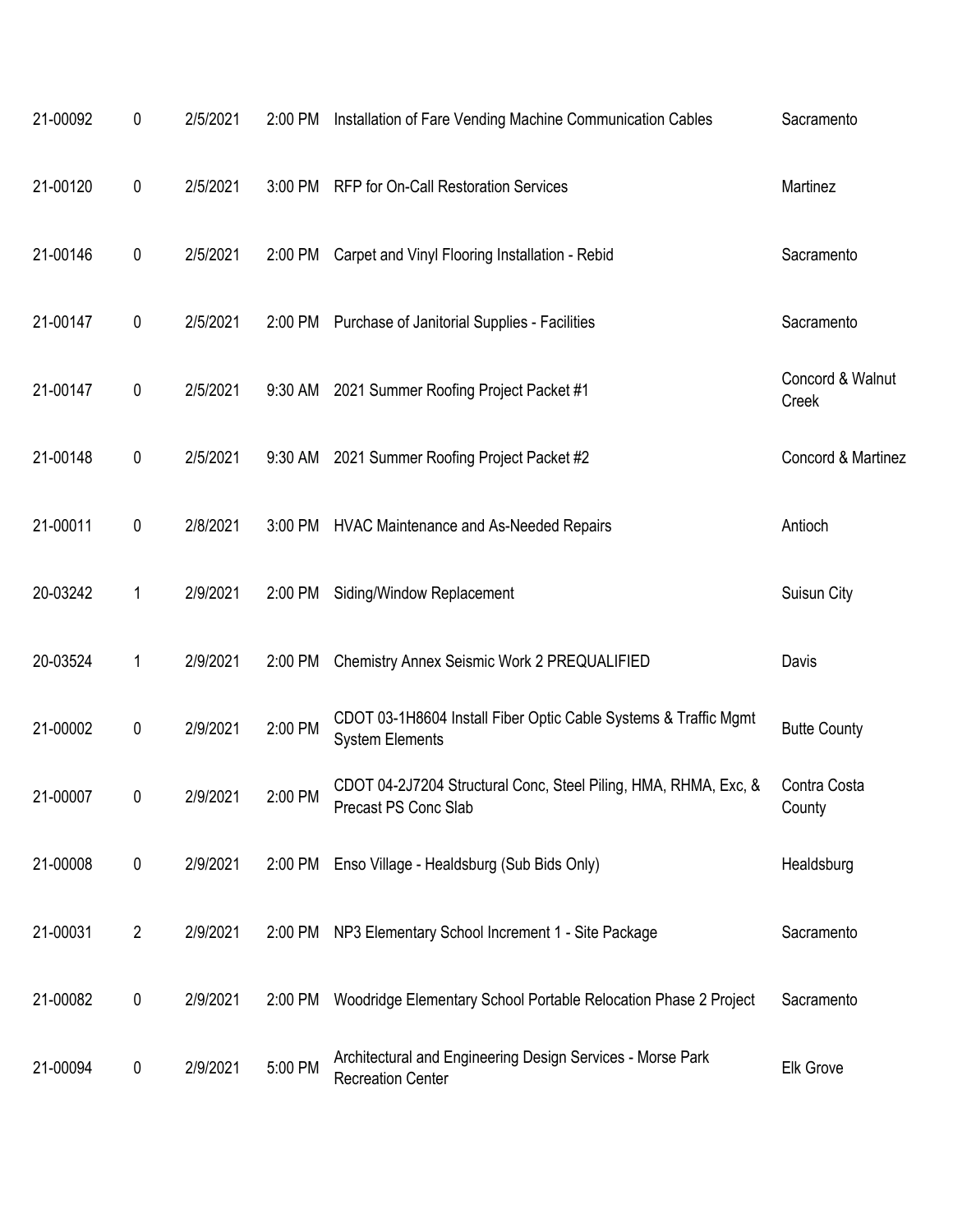| 21-00124 | 0         | 2/9/2021  |         | 11:00 AM Design Build Contract - CityBus EV Fleet Electrification                                                                                                              | Santa Rosa            |
|----------|-----------|-----------|---------|--------------------------------------------------------------------------------------------------------------------------------------------------------------------------------|-----------------------|
| 21-00150 | $\pmb{0}$ | 2/9/2021  | 3:00 PM | 747 Elliot Road and 5922 Clark Road Landscape Restoration                                                                                                                      | Paradise              |
| 20-00403 | 4         | 2/10/2021 | 2:00 PM | CDOT 02-4F2204 Replace Structural Concrete Bridge and Culverts<br>and Place HMA                                                                                                | <b>Trinity County</b> |
| 20-02524 | 7         | 2/10/2021 | 2:00 PM | UC Center Sacramento (Pre-Qualified GC's)                                                                                                                                      | Sacramento            |
| 21-00004 | $\pmb{0}$ | 2/10/2021 | 2:00 PM | CDOT 04-1J3604 Cold Plane, Place RHMA and Modify Signal and<br>Lighting                                                                                                        | Sonoma County         |
| 21-00115 | $\pmb{0}$ | 2/10/2021 | 2:00 PM | Annual Maintenance and Inspection and As-Needed Technical<br>Support and Repair Services for Three (3) York YK Chillers at the<br>DMV Headquarters Central Utility Plant (CUP) | Sacramento            |
| 21-00117 | 0         | 2/10/2021 | 2:00 PM | Request for Statement of Qualifications for Specialized Engineering<br>Services                                                                                                | Santa Rosa            |
| 21-00153 | $\pmb{0}$ | 2/10/2021 | 4:00 PM | South Barney Sewer Project                                                                                                                                                     | Anderson              |
| 20-03379 | 3         | 2/11/2021 | 2:00 PM | 621 Orchard Avenue - New Modular Classrooms                                                                                                                                    | Vacaville             |
| 21-00050 | 1         | 2/11/2021 | 5:00 PM | RFP Construction Management Services for Rumrill Boulevard<br>Complete Streets Project - City of San Pablo                                                                     | San Pablo             |
| 21-00070 | 0         | 2/11/2021 | 4:00 PM | <b>RFP Kiefer Landfill Source Testing</b>                                                                                                                                      | Sacramento            |
| 21-00088 | 1         | 2/11/2021 | 2:00 PM | Lower Colgan Creek Restoration - Phase 2                                                                                                                                       | Santa Rosa            |
| 21-00090 | 0         | 2/11/2021 | 2:00 PM | RFP Colusa Unified School District - Design, Installation, Operations,<br>and Maintenance of Solar Photovoltaic Systems                                                        | Colusa                |
| 21-00098 | 1         | 2/11/2021 | 2:00 PM | Elk Grove Florin Road and Elk Grove Park Sidewalk Infill Project                                                                                                               | <b>Elk Grove</b>      |
| 21-00122 | 0         | 2/11/2021 | 2:00 PM | AC Overlay Project SB 1 - Phase 5                                                                                                                                              | Sacramento            |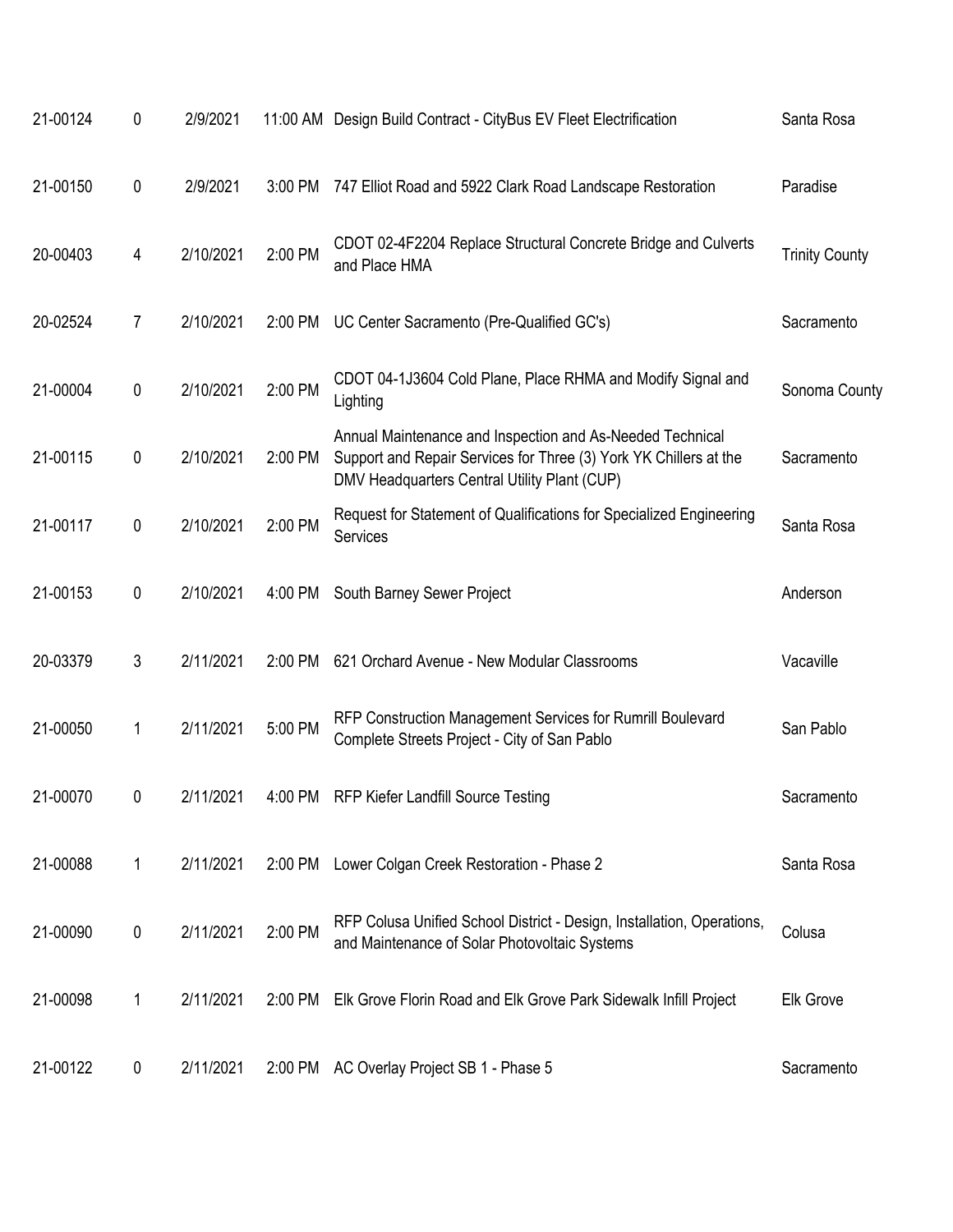| 21-00125 | 0         | 2/11/2021 |         | 2:00 PM ARC Tennis Court Rehabilitation Rebid                                                                                                               | Sacramento             |
|----------|-----------|-----------|---------|-------------------------------------------------------------------------------------------------------------------------------------------------------------|------------------------|
| 21-00143 | 0         | 2/11/2021 | 1:00 PM | Various Campuses Throughout the School District - Intrusion Device<br>Upgrade-Region 1                                                                      | Sacramento             |
| 21-00152 | 0         | 2/11/2021 | 2:00 PM | Lease-Leaseback Construction Services for Vernon Greer Elementary<br>School HVAC Upgrades and Roof Replacement                                              | Galt                   |
| 21-00154 | 0         | 2/11/2021 | 1:00 PM | <b>Ballistic Panel Destruction Services</b>                                                                                                                 | <b>West Sacramento</b> |
| 21-00083 | 0         | 2/12/2021 | 2:00 PM | MERA Next Generation Radio System: Site System Infrastructure<br>Upgrades (Electrical and Structural) - Civic Center, EOF, Mt. Barnabe                      | Marin County           |
| 21-00113 | 0         | 2/12/2021 | 2:30 PM | <b>Cabling and Electrical Services</b>                                                                                                                      | Sacramento             |
| 21-00140 | 0         | 2/12/2021 | 2:00 PM | Akrich St. and Moody Creek Dr. Water Main Replacement Project                                                                                               | Redding                |
| 21-00064 | 3         | 2/16/2021 | 2:00 PM | Richmond Fire Station 66 Building Remodel and Addition                                                                                                      | Richmond               |
| 21-00078 | 0         | 2/16/2021 | 2:00 PM | Lower Walnut Creek Restoration Project                                                                                                                      | Martinez               |
| 21-00080 | 3         | 2/16/2021 | 4:00 PM | RFP for Professional Engineering Services for UV Disinfection<br>Replacement District Project 100012 & UV Hydraulic Improvements<br>District Project 100013 | Martinez               |
| 21-00109 | 0         | 2/16/2021 | 2:00 PM | <b>RFP Rodent Management Services</b>                                                                                                                       | Sacramento             |
| 21-00133 | $\pmb{0}$ | 2/16/2021 | 3:00 PM | Locust Street Lift Station And Force Main                                                                                                                   | Redding                |
| 21-00129 | 0         | 2/17/2021 | 4:00 PM | Site Rehabilitation - Phase II Utilities Uprgrade - Sacramento<br>Maintenance Yard                                                                          | <b>Yolo County</b>     |
| 21-00142 | $\pmb{0}$ | 2/17/2021 | 2:00 PM | Tenney Tank Site Water Tank Replacements                                                                                                                    | Inverness              |
| 21-00083 | 0         | 2/18/2021 | 3:00 PM | Enterprise Resource Planning (ERP) System                                                                                                                   | Vallejo                |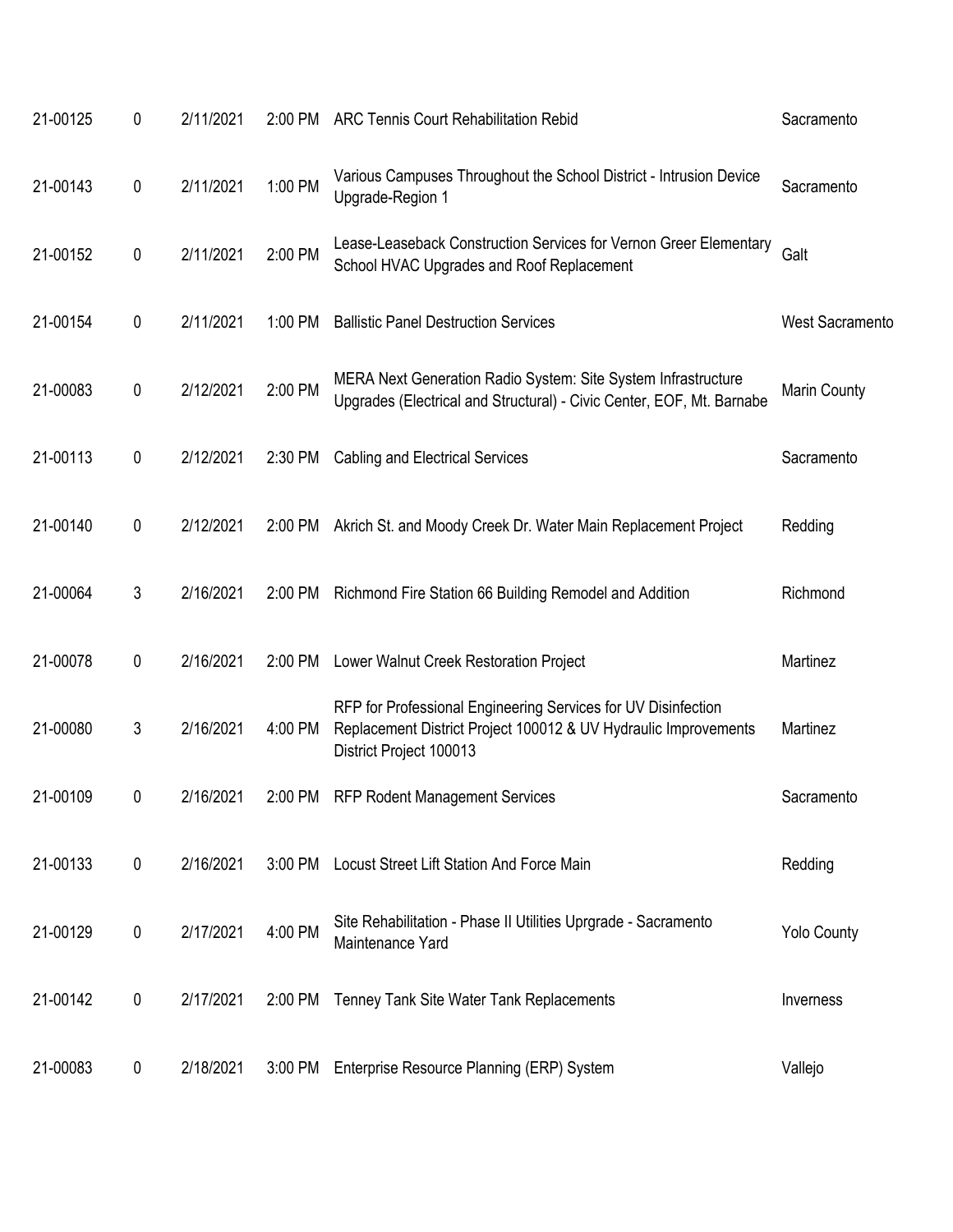| 21-00105 | 0         | 2/18/2021 | 2:00 PM | <b>Street Rehabilitation 2021</b>                                                                                              | Shasta Lake      |
|----------|-----------|-----------|---------|--------------------------------------------------------------------------------------------------------------------------------|------------------|
| 21-00149 | $\pmb{0}$ | 2/18/2021 | 2:00 PM | Orr Street Bridge and Transportation Corridor Study and Plan                                                                   | Ukiah            |
| 21-00151 | 0         | 2/18/2021 | 2:30 PM | RFP Infrastructure Modernization and Utility Savings Program                                                                   | Dixon            |
| 21-00030 | 0         | 2/19/2021 | 3:00 PM | Regional San Interceptors N40 and N53 Low Voltage VFD Retrofit<br>Project                                                      | <b>Elk Grove</b> |
| 21-00066 | 0         | 2/19/2021 | 4:00 PM | Firewall Appliance & Support for E-Rate Year 24                                                                                | Sacramento       |
| 21-00067 | 0         | 2/19/2021 | 4:00 PM | Leased Dark Fiber E-Rate Year 24                                                                                               | Sacramento       |
| 21-00068 | 1         | 2/19/2021 | 4:00 PM | Category Two Equipment E-Rate Year 24                                                                                          | Sacramento       |
| 21-00069 | 0         | 2/19/2021 | 4:00 PM | Cabling Infrastructure E-Rate Year 24                                                                                          | Sacramento       |
| 21-00077 | 0         | 2/19/2021 | 4:00 PM | Category Two Equipment E-Rate Year 24 (21-06)                                                                                  | Sacramento       |
| 21-00079 | 0         | 2/22/2021 | 4:00 PM | RFP Environmental, Engineering, Project Management, and<br>Construction Management Services for the Willits Rail Trail Project | <b>Willits</b>   |
| 21-00150 | 0         | 2/23/2021 | 2:00 PM | Rodeo Pedestrian Enhancement                                                                                                   | Rodeo            |
| 21-00152 | $\pmb{0}$ | 2/23/2021 | 2:00 PM | Alhambra Valley Road Realignment - West of Bear Creek Road                                                                     | Alhambra Valley  |
| 21-00022 | 0         | 2/24/2021 | 2:00 PM | Land Mobile Radio Maintenance                                                                                                  | Sacramento       |
| 21-00006 | 0         | 2/25/2021 | 2:00 PM | CDOT 04-2K8404 HMA, Structural Concrete, CIDH Piling and Rebar                                                                 | Solano County    |
| 20-03166 | 0         | 3/1/2021  | 2:00 PM | Request for inclusion on LCOE's 2021 Contractor list                                                                           | Lakeport         |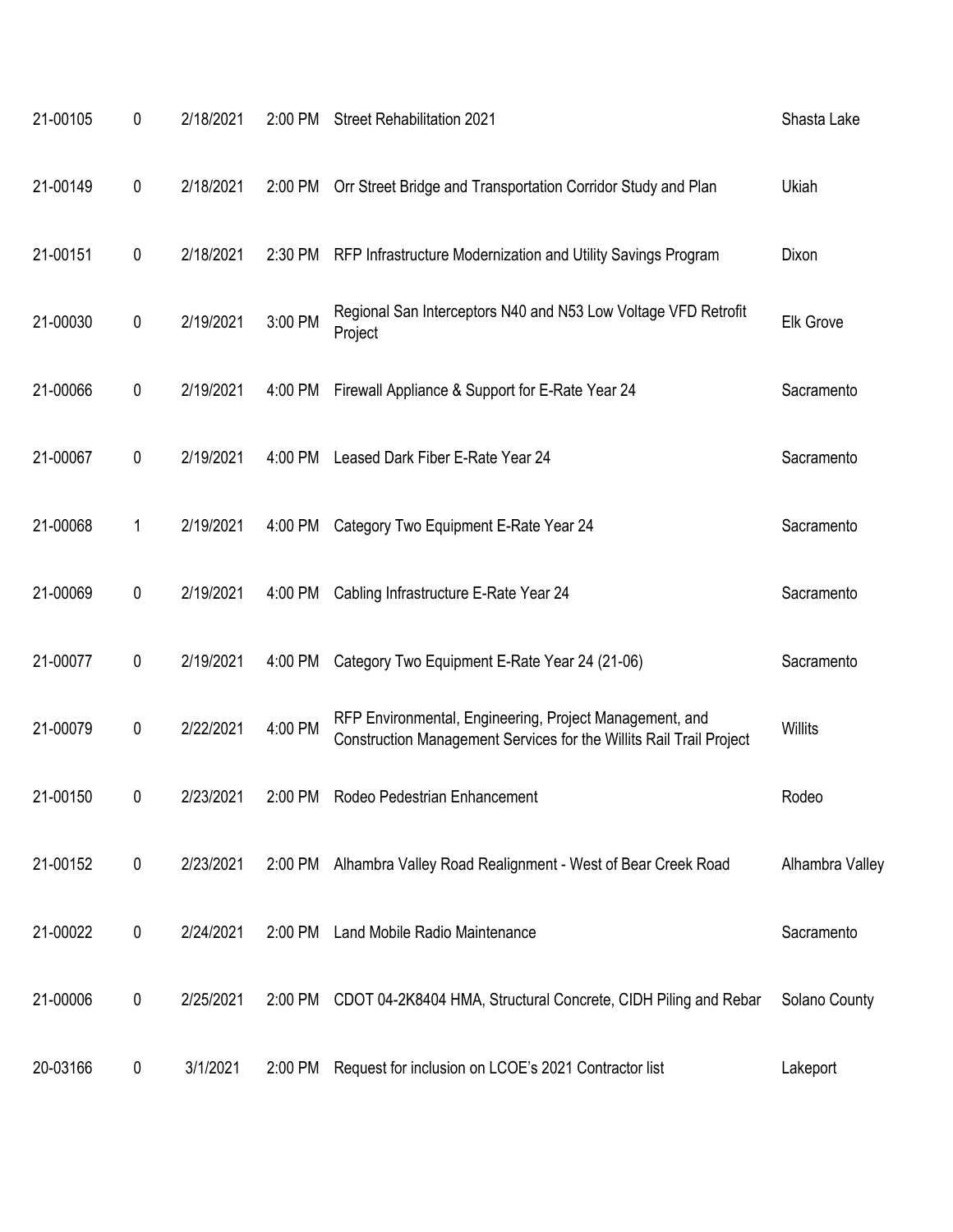| 20-03436 | $\overline{2}$ | 3/1/2021  | 3:00 PM | Construction of Oakley Park and Ride                                      | Oakley     |
|----------|----------------|-----------|---------|---------------------------------------------------------------------------|------------|
| 21-00118 | 0              | 3/1/2021  | 5:00 PM | Development of County-Owned Property, 5th St & Oak Ave, Woodland Woodland |            |
| 21-00134 | 1              | 3/1/2021  | 3:30 PM | Lease-Leaseback Construction Services - Gymnasium                         | Redding    |
| 21-00135 | 0              | 3/1/2021  | 3:00 PM | Repair Damaged Sidewalk for Linden Apartments                             | Redding    |
| 20-03384 | 3              | 3/2/2021  |         | 12:00 PM Lake Berryessa - Napa County, California Resort Concession Areas | Napa       |
| 21-00097 | 0              | 3/5/2021  | 2:00 PM | California State Prison (SAC) - MSF Dorms D & E Roof Replacement          | Folsom     |
| 21-00142 | 0              | 3/5/2021  | 5:00 PM | <b>Professional Auditing Services</b>                                     | Napa       |
| 21-00101 | 0              | 3/9/2021  | 4:30 PM | RFP- Design-Build ADA Accessibility Remediation                           | Marysville |
| 20-03118 | 3              | 3/15/2021 | 5:00 PM | RFP Transit Operations Services for the Vine Transit System               | Napa       |
| 21-00133 | 1              | 3/17/2021 | 1:30 PM | San Ramon Pumping Plant Drainage Improvements - EBMUD                     | Danville   |
| 20-01882 | 0              | 6/3/2021  | 3:00 PM | RFQ 20-68 Minor Professional HVAC Repairs                                 | Santa Rosa |
| 20-03328 | $\pmb{0}$      | 8/31/2021 | 2:00 PM | CUPCCAA for Greater Hayfork Valley Park and Recreation District           | Hayfork    |
| 20-03177 | 0              | 12/1/2021 | 2:00 PM | <b>CUPCCAA-Chico Unified School District</b>                              | Chico      |
| 20-03200 | 0              | 12/1/2021 | 2:00 PM | <b>CUPCCAA-Gridley Unified School District</b>                            | Gridley    |
| 20-03282 | 0              | 12/1/2021 | 2:00 PM | <b>CUPCCAA-Oroville Union High School District's</b>                      | Oroville   |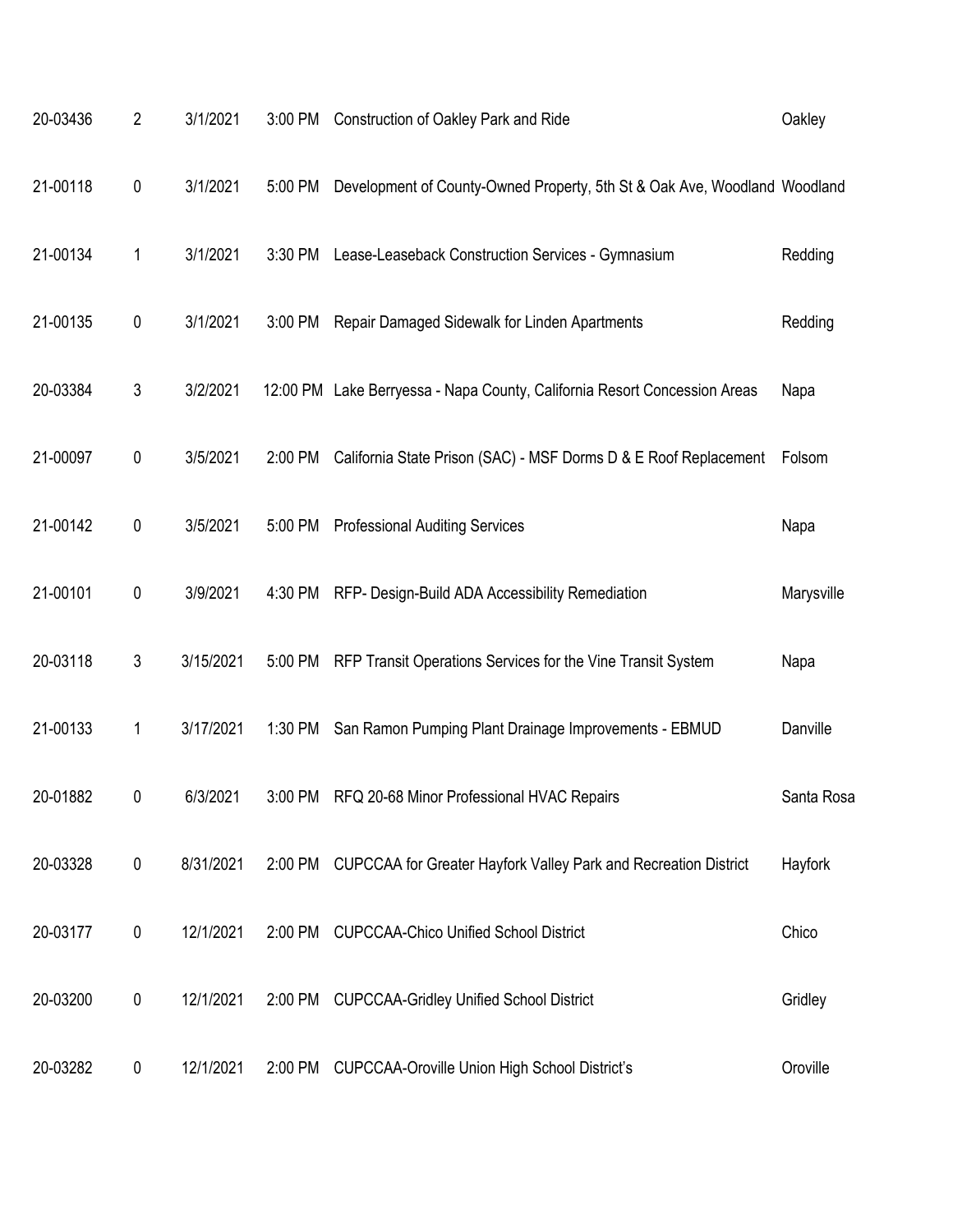| 20-03342 | 0         | 12/1/2021  |         | 2:00 PM CUPCCAA - Yuba County Office of Education                                                        | Marysville         |
|----------|-----------|------------|---------|----------------------------------------------------------------------------------------------------------|--------------------|
| 20-03405 | 0         | 12/1/2021  | 2:00 PM | CUPCCAA-Yuba County Vendor List 2021                                                                     | Marysville         |
| 20-03025 | 0         | 12/31/2021 |         | 2:00 PM CUPCCAA for Evergreen Union School District                                                      | Cottonwood         |
| 20-03072 | 0         | 12/31/2021 | 2:00 PM | <b>CUPCCAA for Corning Union High School District</b>                                                    | Corning            |
| 20-03110 | 0         | 12/31/2021 | 2:00 PM | <b>CUPCCAA for Mountain Valley Unified School District</b>                                               | Hayfork            |
| 20-03169 | 0         | 12/31/2021 | 2:00 PM | CUPCCAA for Shasta-Tehama-Trinity Joint Community College<br><b>District</b>                             | Redding            |
| 20-03171 | 0         | 12/31/2021 | 2:00 PM | Shasta-Tehama-Trinity Joint Community College District Measure H<br>Bond Projects 2021 Pre-qualification | Redding            |
| 20-03174 | 0         | 12/31/2021 | 2:00 PM | <b>CUPCCAA for Fall River Joint Unified School District</b>                                              | <b>Burney</b>      |
| 20-03175 | $\pmb{0}$ | 12/31/2021 | 2:00 PM | <b>CUPCCAA for Shasta Union High School District</b>                                                     | Redding            |
| 20-03189 | 0         | 12/31/2021 | 2:00 PM | <b>CUPCCAA for Red Bluff Joint Union High School</b>                                                     | Red Bluff          |
| 20-03201 | 0         | 12/31/2021 | 2:00 PM | <b>CUPCCAA for Grant Elementary School District</b>                                                      | Redding            |
| 20-03225 | 0         | 12/31/2021 | 2:00 PM | <b>CUPCCAA for Cottonwood Union School District</b>                                                      | Cottonwood         |
| 20-03249 | 0         | 12/31/2021 |         | 2:00 PM CUPCCAA for Bella Vista Elementary School District                                               | <b>Bella Vista</b> |
| 20-03272 | 0         | 12/31/2021 | 2:00 PM | CUPCCAA for the Shasta County Office of Education                                                        | Redding            |
| 20-03302 | 0         | 12/31/2021 | 2:00 PM | <b>CUPCCAA for Corning Union Elementary School District</b>                                              | Corning            |